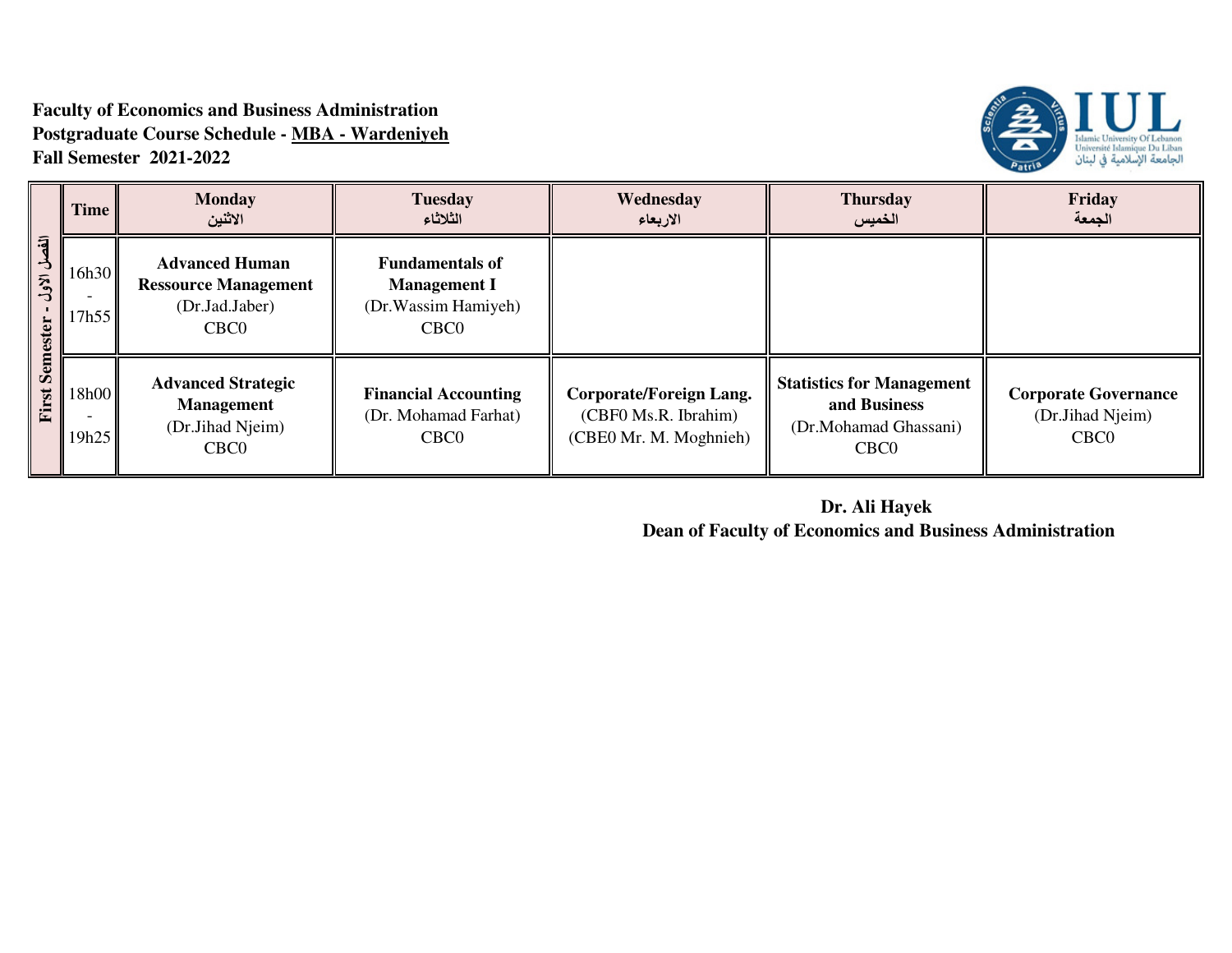# **Faculty of Economics and Business Administration Postgraduate Course Schedule - Hospital Management - WardeniyehFall Semester 2021-2022**



| 刁<br>$\mathbf{\dot{5}}$<br>الأول<br><b>Semester</b> | Time           | <b>Monday</b><br>الاثنين                                                                   | <b>Tuesday</b><br>الثلاثاء                                                                | Wednesday<br>الاربعاء                                                     | <b>Thursday</b><br>الخميس                                                                     | Friday<br>الجمعة                                                    |
|-----------------------------------------------------|----------------|--------------------------------------------------------------------------------------------|-------------------------------------------------------------------------------------------|---------------------------------------------------------------------------|-----------------------------------------------------------------------------------------------|---------------------------------------------------------------------|
|                                                     | 16h30<br>17h55 | <b>Advanced Human</b><br><b>Ressource Management</b><br>(Dr.Jad.Jaber)<br>CBC <sub>0</sub> | <b>Fundamentals of</b><br><b>Management I</b><br>(Dr. Wassim Hamiyeh)<br>CBC <sub>0</sub> |                                                                           |                                                                                               |                                                                     |
| First                                               | 18h00<br>19h25 | <b>Advanced Strategic</b><br><b>Management</b><br>(Dr.Jihad Njeim)<br>CBC <sub>0</sub>     | <b>Financial Accounting</b><br>(Dr. Mohamad Farhat)<br>CBC <sub>0</sub>                   | Corporate/Foreign Lang.<br>(CBF0 Ms.R. Ibrahim)<br>(CBE0 Mr. M. Moghnieh) | <b>Statistics for Management</b><br>and Business<br>(Dr.Mohamad Ghassani)<br>CBC <sub>0</sub> | <b>Corporate Governance</b><br>(Dr.Jihad Njeim)<br>CBC <sub>0</sub> |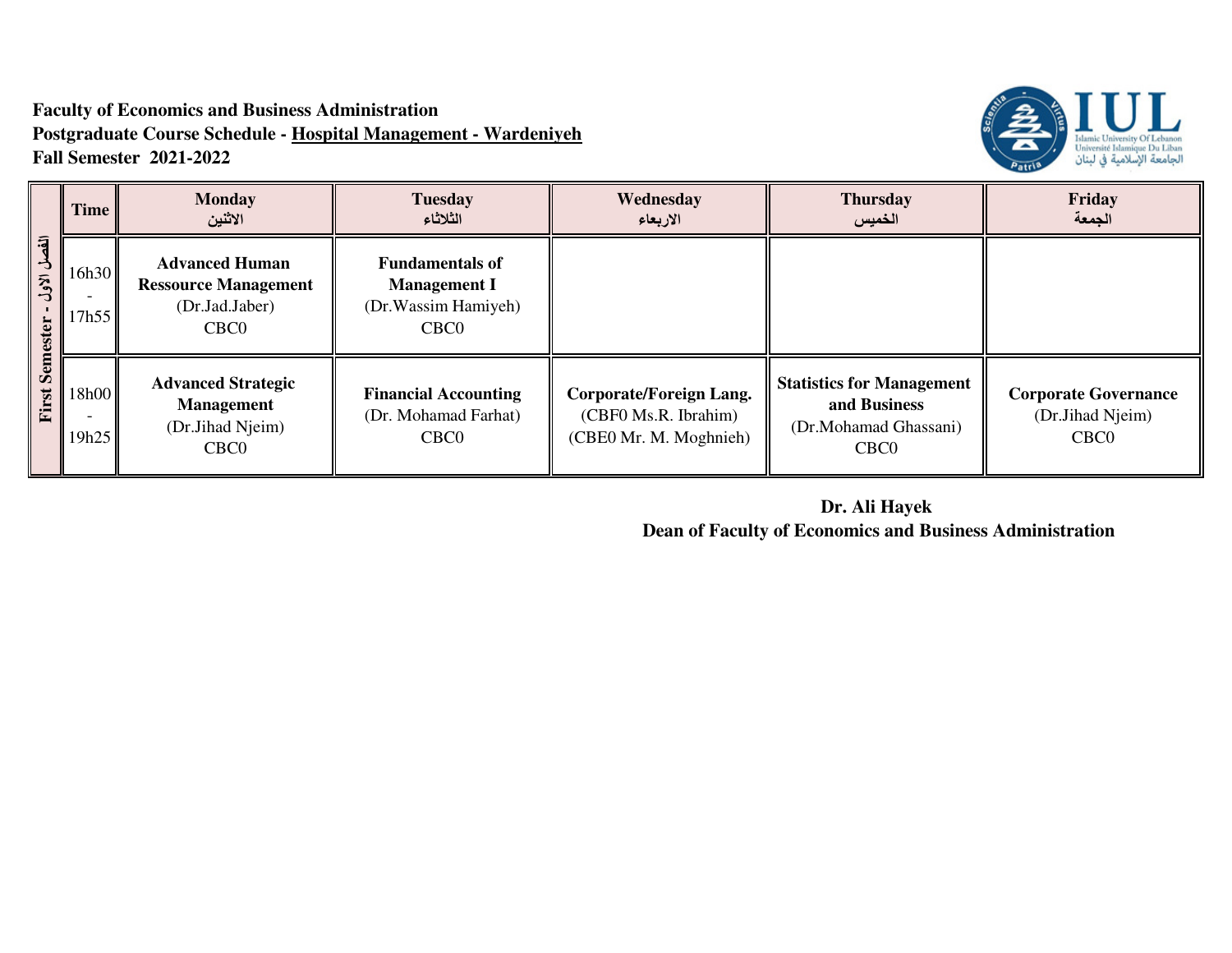# **Faculty of Economics and Business Administration Postgraduate Course Schedule - Auditing- WardeniyehFall Semester 2021-2022**



|                                     | Time           | <b>Monday</b><br>الاثنين | <b>Tuesday</b><br>الثلاثاء                                                                          | Wednesday<br>الاربعاء                                                            | <b>Thursday</b><br>الخميس                                                                     | Friday<br>الجمعة                                                    |
|-------------------------------------|----------------|--------------------------|-----------------------------------------------------------------------------------------------------|----------------------------------------------------------------------------------|-----------------------------------------------------------------------------------------------|---------------------------------------------------------------------|
| 刁<br>-3<br>ألأول<br><b>Semester</b> | 16h30<br>17h55 |                          | <b>International Standards on</b><br><b>Auditing - ISA</b><br>(Dr.Faraj Hmadeh)<br>CBC <sub>0</sub> |                                                                                  |                                                                                               |                                                                     |
| First                               | 18h00<br>19h25 |                          | <b>Internal Audit</b><br>(Dr.Fidaa Jadayel)<br>CBC <sub>0</sub>                                     | <b>Corporate/Foreign Lang.</b><br>(CBF0 Ms.R. Ibrahim)<br>(CBE0 Mr. M. Moghnieh) | <b>Statistics for Management</b><br>and Business<br>(Dr.Mohamad Ghassani)<br>CBC <sub>0</sub> | <b>Corporate Governance</b><br>(Dr.Jihad Njeim)<br>CBC <sub>0</sub> |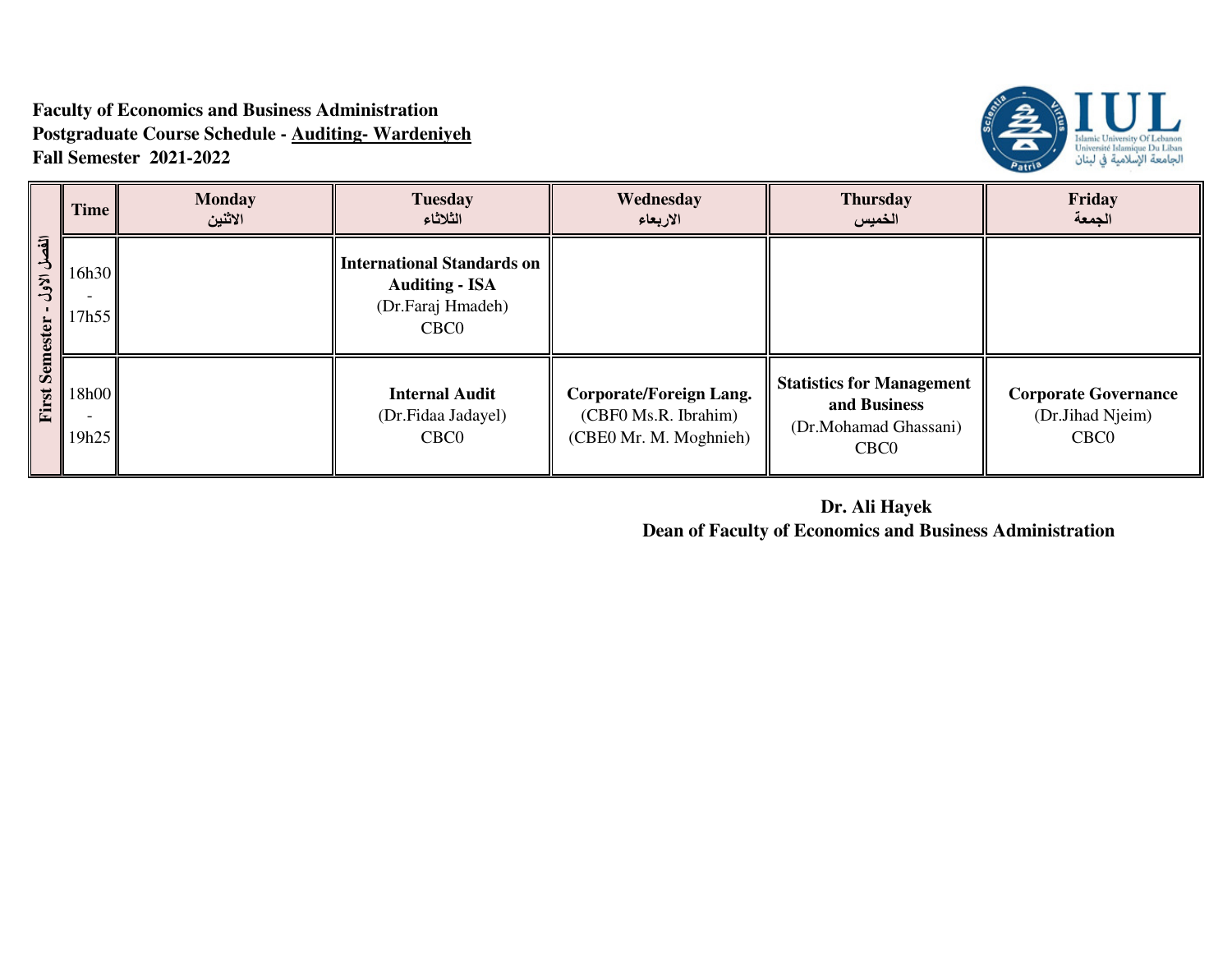## **Faculty of Economics and Business Administration Postgraduate Course Schedule - Education Management - WardeniyehFall Semester 2021-2022**



|                                                             | Time           | <b>Monday</b><br>الاثنين                                 | <b>Tuesday</b><br>الثلاثاء                               | Wednesday<br>الاربعاء                                                     | <b>Thursday</b><br>الخميس                             | Friday<br>الجمعة |
|-------------------------------------------------------------|----------------|----------------------------------------------------------|----------------------------------------------------------|---------------------------------------------------------------------------|-------------------------------------------------------|------------------|
| $\overline{a}$<br>$\mathcal{A}$<br>ألأول<br><b>Semester</b> | 16h30<br>17h55 | علم اجتماع التربية<br>(د.حسان قبیسی)<br>CBC <sub>0</sub> | نصوص ومصطلحات<br>(د.عباس حمادة)<br>CBC <sub>0</sub>      | <b>Digital Skills</b><br>(Mr. Hilal Fadlallh)<br>WBC0                     | منهجية البحث 1<br>(د فيولا مخزوم)<br>CBC <sub>0</sub> |                  |
| First                                                       | 18h00<br>19h25 | علم النفس التربوي<br>(د.هانی حیدر)<br>CBC <sub>0</sub>   | استراتيجيات التدريس<br>(د.رقية فقيه)<br>CBC <sub>0</sub> | <b>Foreign Language</b><br>(CBF0 Ms.R. Ibrahim)<br>(CBE0 Mr. M. Moghnieh) |                                                       |                  |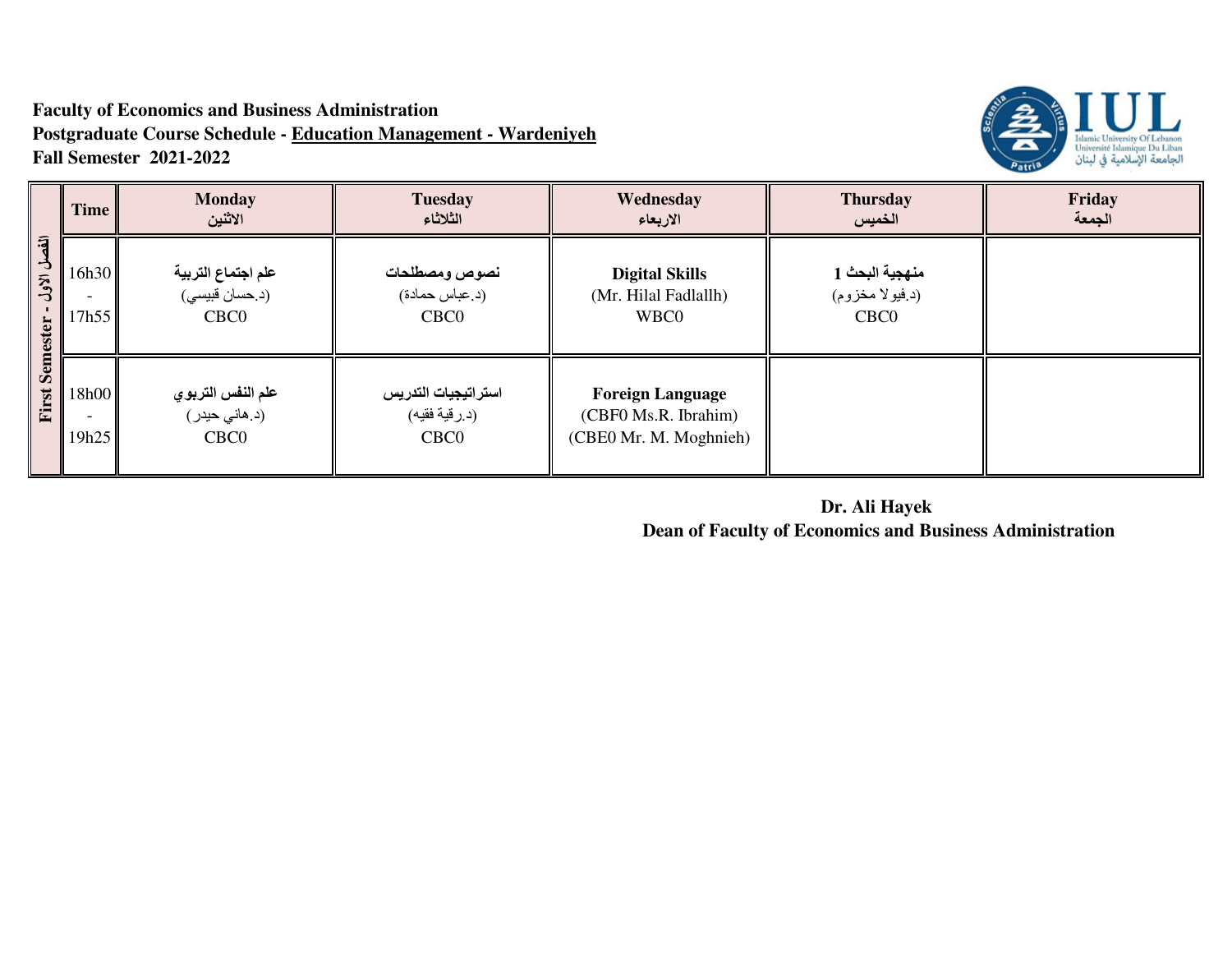## **Faculty of Economics and Business Administration Postgraduate Course Schedule - Education Management - TyreFall Semester 2021-2022**



|                                               | Time           | <b>Monday</b><br>الاثنين                                 | <b>Tuesday</b><br>الثلاثاء                               | Wednesday<br>الاربعاء                                                     | <b>Thursday</b><br>الخميس                             | Friday<br>الجمعة |
|-----------------------------------------------|----------------|----------------------------------------------------------|----------------------------------------------------------|---------------------------------------------------------------------------|-------------------------------------------------------|------------------|
| 刁<br>$\mathbf{A}$<br>ألأول<br><b>Semester</b> | 16h30<br>17h55 | علم اجتماع التربية<br>(د.حسان قبیسی)<br>CBC <sub>0</sub> | نصوص ومصطلحات<br>(د.عباس حمادة)<br>CBC <sub>0</sub>      | <b>Digital Skills</b><br>(Dr. Issam Saad)<br>TBC0                         | منهجية البحث 1<br>(د فيولا مخزوم)<br>CBC <sub>0</sub> |                  |
| First                                         | 18h00<br>19h25 | علم النفس التربوي<br>(د.هانی حیدر)<br>CBC <sub>0</sub>   | استراتيجيات التدريس<br>(د.رقية فقيه)<br>CBC <sub>0</sub> | <b>Foreign Language</b><br>(CBF0 Ms.R. Ibrahim)<br>(CBE0 Mr. M. Moghnieh) |                                                       |                  |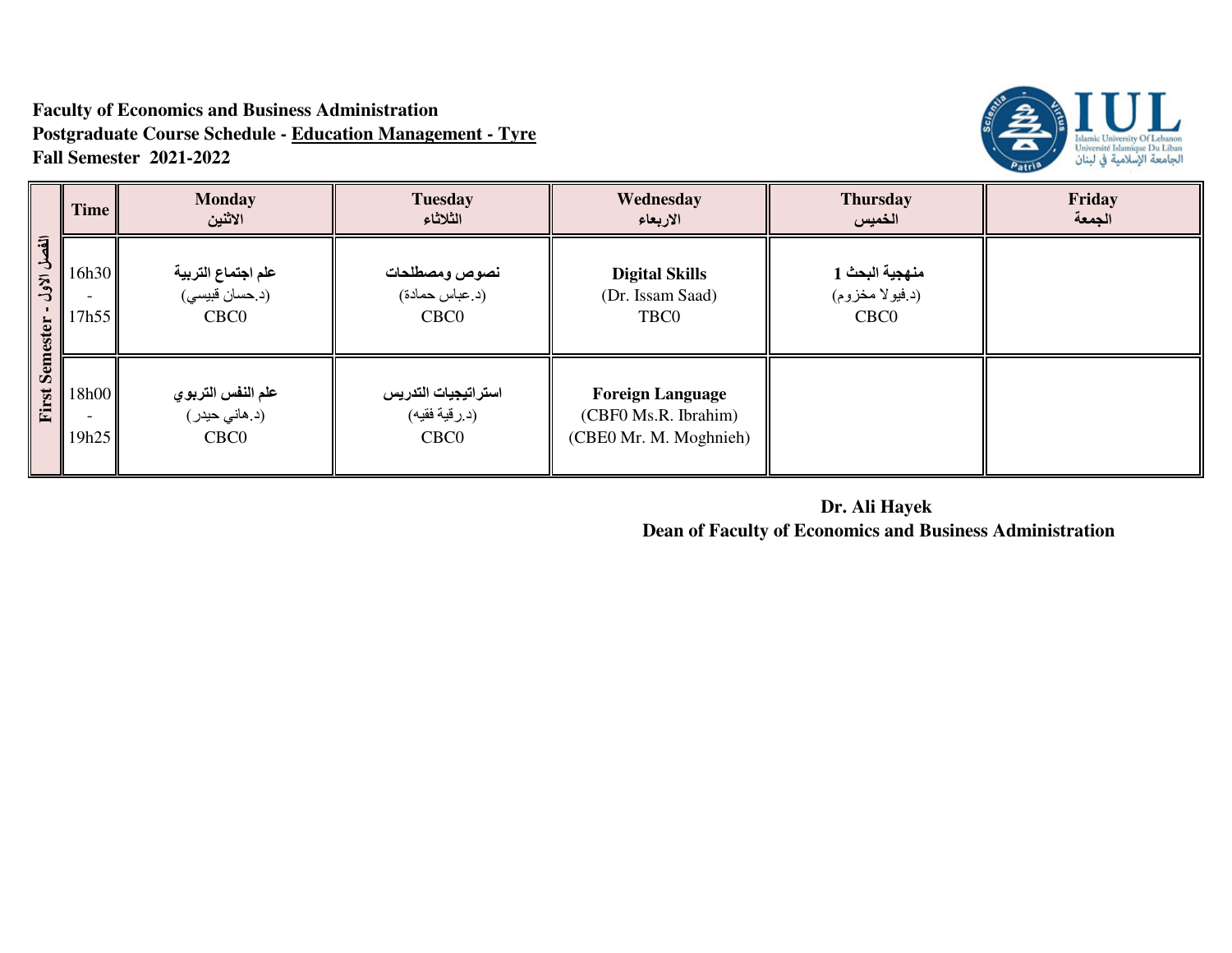# **Faculty of Economics and Business Administration Postgraduate Course Schedule - Education Management - BaalbackFall Semester 2021-2022**



|                                                                  | Time           | <b>Monday</b><br>الاثنين                                 | <b>Tuesday</b><br>الثلاثاء                               | Wednesday<br>الاربعاء                                                     | <b>Thursday</b><br>الخميس                             | Friday<br>الجمعة                                     |
|------------------------------------------------------------------|----------------|----------------------------------------------------------|----------------------------------------------------------|---------------------------------------------------------------------------|-------------------------------------------------------|------------------------------------------------------|
| $\overline{a}$<br>$\mathbf{\dot{5}}$<br>ألأول<br><b>Semester</b> | 16h30<br>17h55 | علم اجتماع التربية<br>(د.حسان فبيسى)<br>CBC <sub>0</sub> | نصوص ومصطلحات<br>(د.عباس حمادة)<br>CBC <sub>0</sub>      |                                                                           | منهجية البحث 1<br>(د فيولا مخزوم)<br>CBC <sub>0</sub> | <b>Digital Skills</b><br>(Mr. Mohamad Hadla)<br>TBC0 |
| First                                                            | 18h00<br>19h25 | علم النفس التربوي<br>(د.هانی حیدر)<br>CBC <sub>0</sub>   | استراتيجيات التدريس<br>(د.رقية فقيه)<br>CBC <sub>0</sub> | <b>Foreign Language</b><br>(CBF0 Ms.R. Ibrahim)<br>(CBE0 Mr. M. Moghnieh) |                                                       |                                                      |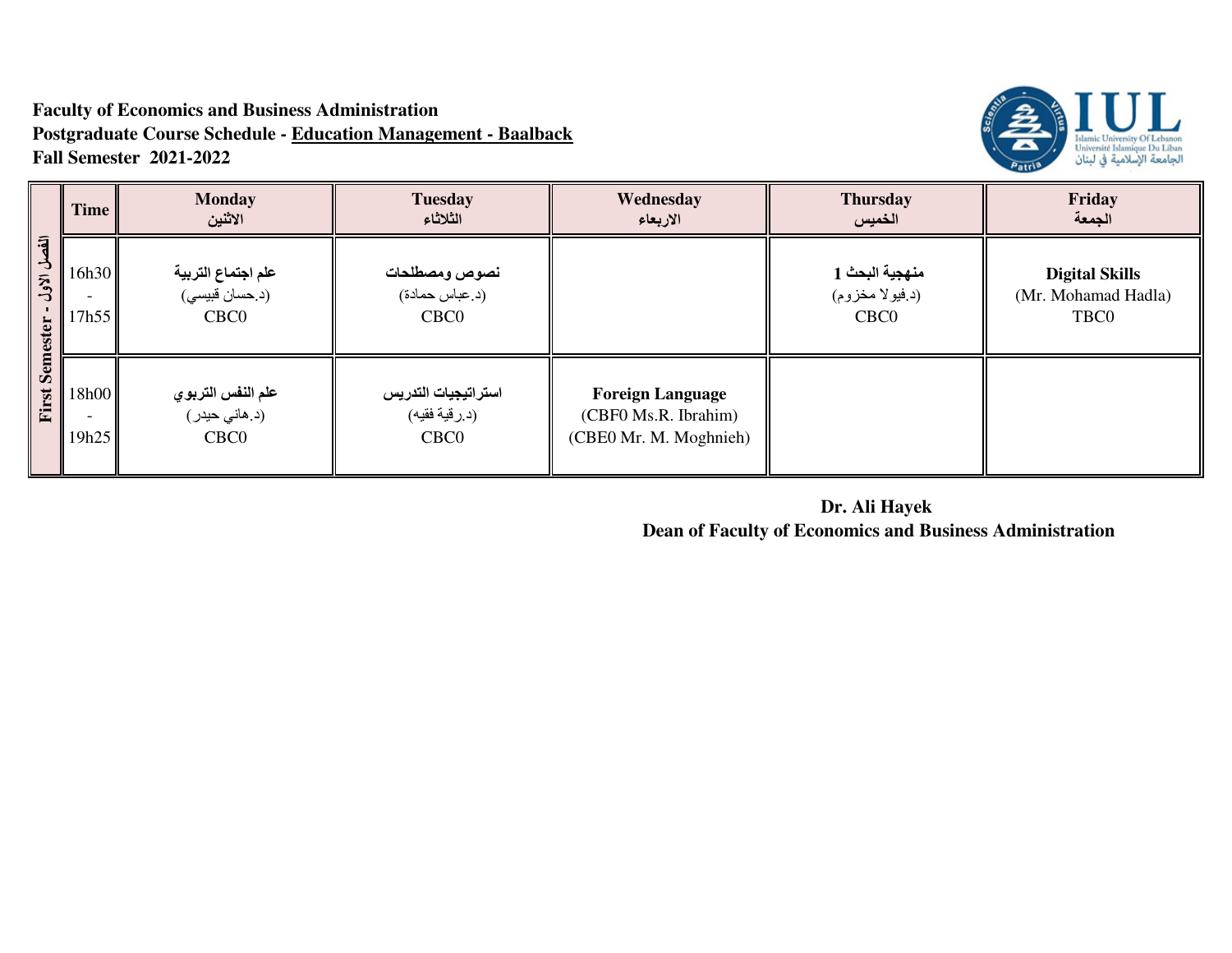

# كلية الاقتصاد وادارة الاع*م*ال <mark>برنامج الماجيستير - ادارة اعمال ـ الشعبة العربية ـ مجموعة 1</mark> الفصل الخريف*ي* 2020-2021

|                                                | <b>Time</b>                | <b>Monday</b><br>الاثنين                                   | <b>Tuesday</b><br>الثلاثاء               | Wednesday<br>الاربعاء                            | <b>Thursday</b><br>الخميس                           | Friday<br>الجمعة                           |
|------------------------------------------------|----------------------------|------------------------------------------------------------|------------------------------------------|--------------------------------------------------|-----------------------------------------------------|--------------------------------------------|
| 刁<br>$\mathcal{F}$<br>الأول<br><b>Semester</b> | 16h30<br>17h55             | احصاء الادارة والاعمال<br>(د.علی حمیه)<br>CC <sub>01</sub> | محاسبة مالية<br>(د. حوراء سبيتي)<br>WBA0 | ادارة استراتيجية متقدمة<br>(د.محمد نعمة)<br>MT01 |                                                     | مبادىء الادارة 1<br>(د. وسيم حمية)<br>WBA0 |
| First                                          | 18h00<br><b>.</b><br>19h25 | لغة الاعمال<br>(أ.رانيا ابراهيم)<br>CC <sub>01</sub>       |                                          |                                                  | ادارة موارد بشرية متقدمة<br>(د. رولان طنوس)<br>MT01 | الحوكمة<br>(د.جان علية)<br>MT01            |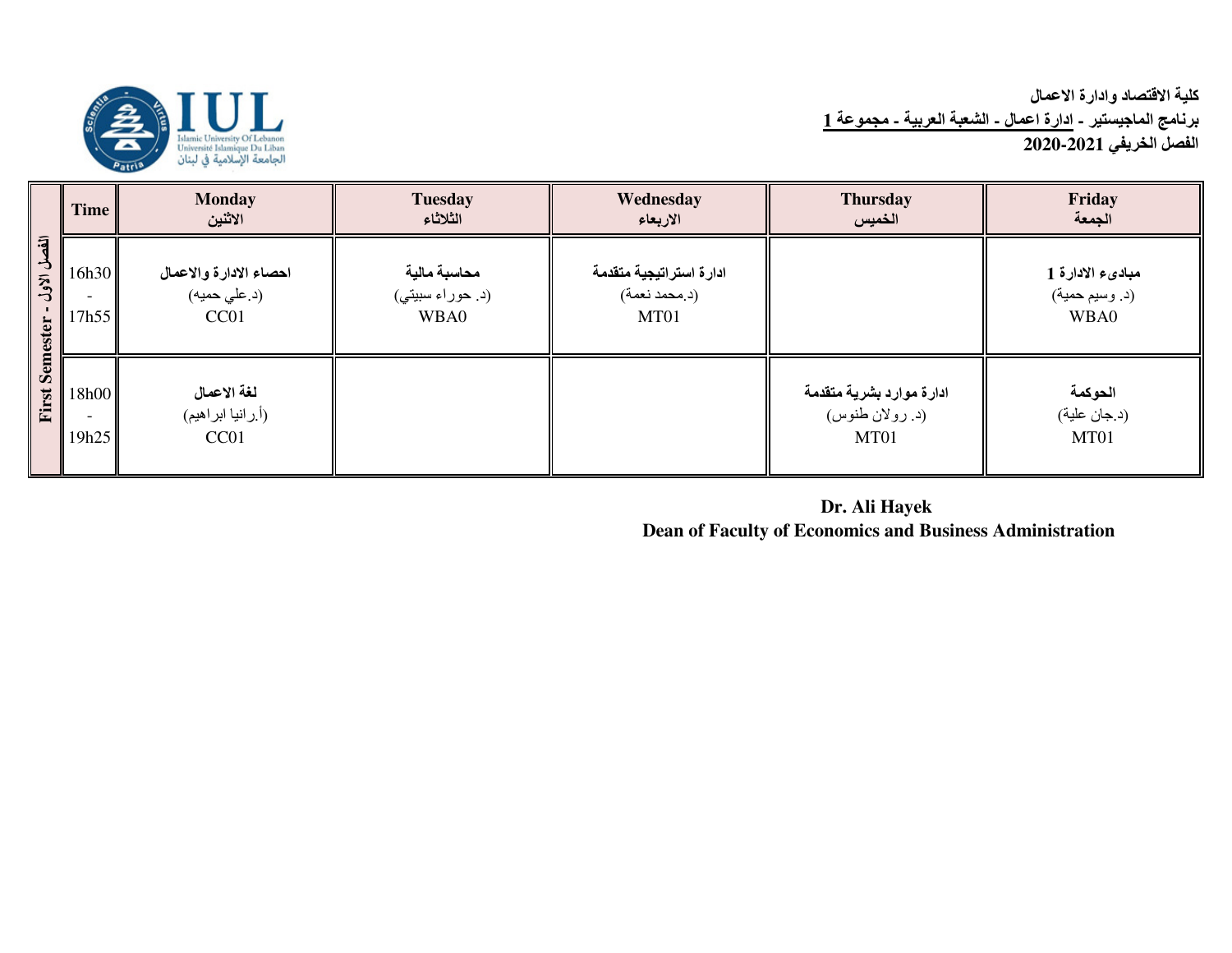

# كلية الاقتصاد وادارة الاع*م*ال برنامج الماجيستير - ادارة اعمال - الشعبة العربية - مجموعة 2 **ا ا!&7 2020-2021**

|                                               | <b>Time</b>          | <b>Monday</b><br>الاثنين | <b>Tuesday</b><br>الثلاثاء               | Wednesday<br>الاربعاء                            | <b>Thursday</b><br>الخميس                      | Friday<br>الجمعة                                    |
|-----------------------------------------------|----------------------|--------------------------|------------------------------------------|--------------------------------------------------|------------------------------------------------|-----------------------------------------------------|
| 刁<br>$\mathbf{A}$<br>ألأول<br><b>Semester</b> | 16h30<br>17h55       |                          | محاسبة مالية<br>(د. حوراء سبيتي)<br>WBA0 | الحوكمة<br>(د.بادیه سرور)<br>MT <sub>02</sub>    | احصاء الادارة والاعمال<br>(د.علی حمیه)<br>CC02 | مبادىء الادارة 1<br>(د. وسيم حمية)<br>WBA0          |
| First                                         | 18h00<br>۰.<br>19h25 |                          |                                          | ادارة استراتيجية متقدمة<br>(د.محمد نعمة)<br>MT02 | لغة الاعمال<br>(أ مهند مغنية)<br>CC02          | ادارة موارد بشرية متقدمة<br>(د. رولان طنوس)<br>MT02 |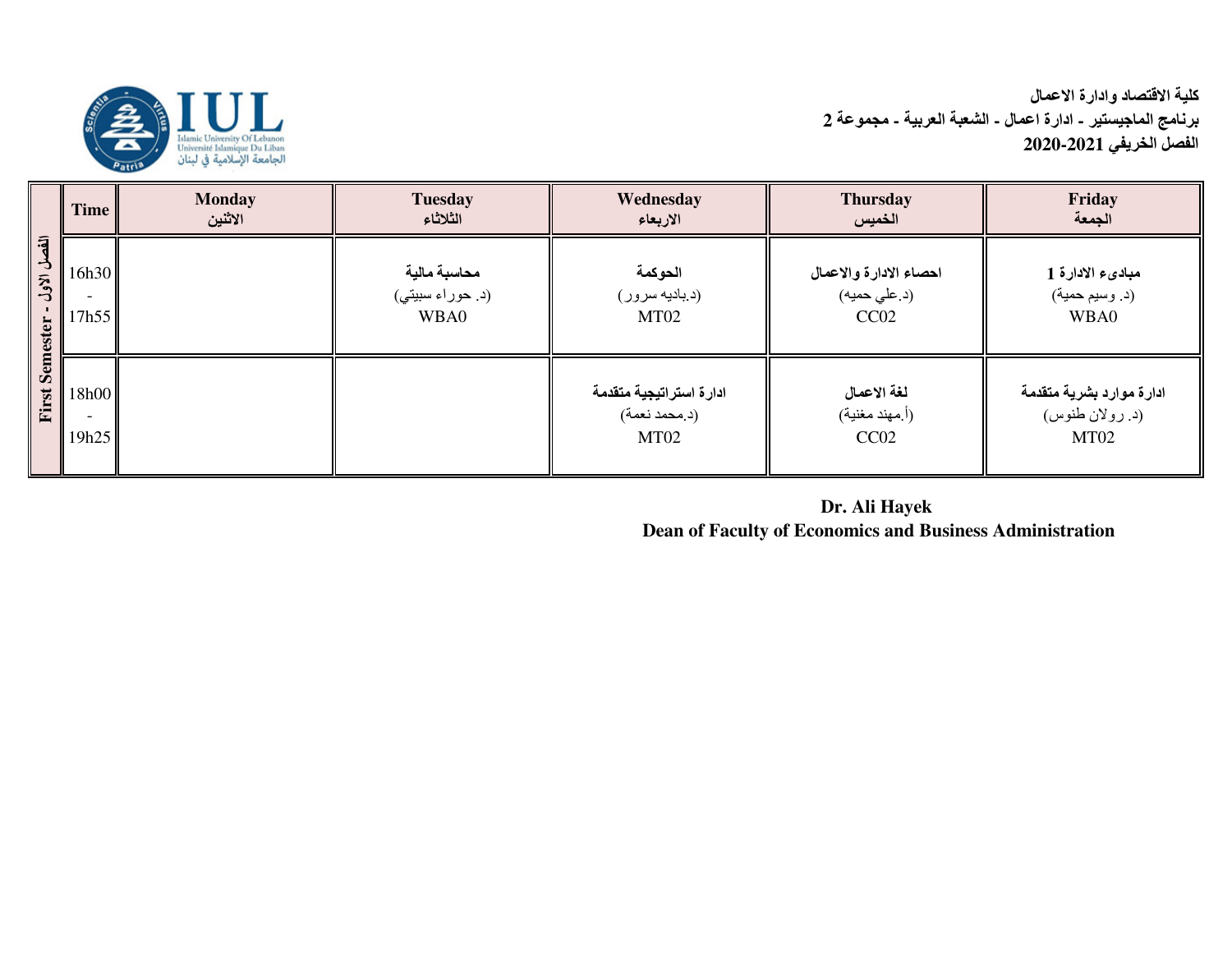

|                                                             | Time           | <b>Monday</b><br>الاثنين                           | <b>Tuesday</b><br>الثلاثاء                        | Wednesday<br>الاربعاء                          | <b>Thursday</b><br>الخميس | Friday<br>الجمعة                           |
|-------------------------------------------------------------|----------------|----------------------------------------------------|---------------------------------------------------|------------------------------------------------|---------------------------|--------------------------------------------|
| $\overline{a}$<br>$\rightarrow$<br>ألأول<br><b>Semester</b> | 16h30<br>17h55 | ادارة موارد بشرية متقدمة<br>(د.بادیه سرور)<br>MT03 | محاسبة مالية<br>(د. حوراء سبيتي)<br>WBA0          | احصاء الادارة والاعمال<br>(د.علی حمیه)<br>CC03 |                           | مبادىء الادارة 1<br>(د. وسيم حمية)<br>WBA0 |
| First                                                       | 18h00<br>19h25 | ادارة استراتيجية متقدمة<br>(د.محمد نعمة)<br>MT03   | لغة الاعمال<br>(أ.مهند مغنية)<br>CC <sub>03</sub> | الحوكمة<br>(د.بادیه سرور)<br>MT03              |                           |                                            |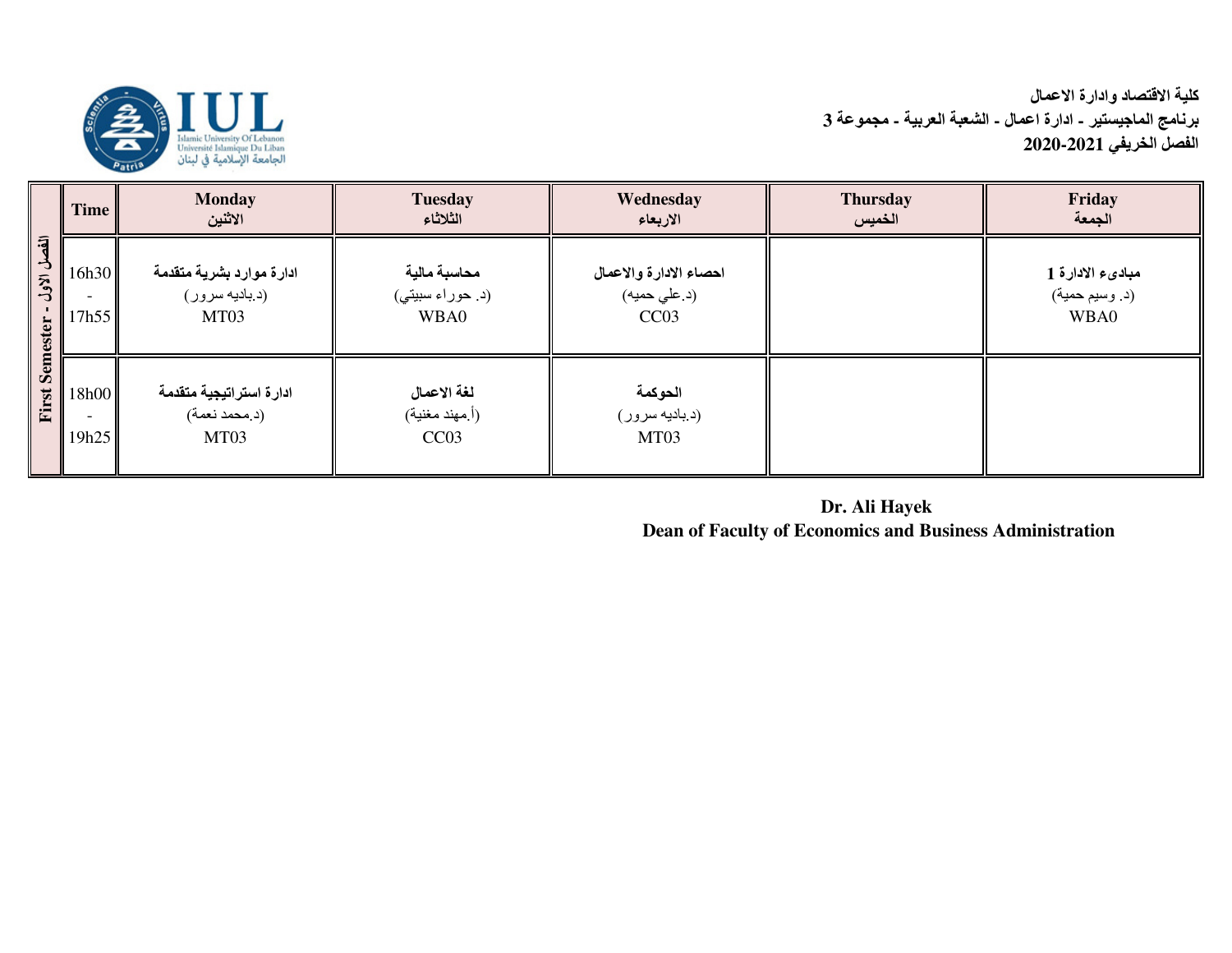

# كلية الاقتصاد وادارة الاعمال<br>برنامج الماجيستير - ا<u>دارة مستشفيات - الشعبة العربية</u><br>الفصل الخريفي 2021-2020

|                                                             | <b>Time</b>    | <b>Monday</b><br>الاثنين                           | <b>Tuesday</b><br>الثلاثاء               | Wednesday<br>الاربعاء                          | <b>Thursday</b><br>الخميس | Friday<br>الجمعة                           |
|-------------------------------------------------------------|----------------|----------------------------------------------------|------------------------------------------|------------------------------------------------|---------------------------|--------------------------------------------|
| $\overline{a}$<br>$\rightarrow$<br>الأول<br><b>Semester</b> | 16h30<br>7h55  | ادارة موارد بشرية متقدمة<br>(د بادیه سرور)<br>MT03 | محاسبة مالية<br>(د. حوراء سبيتي)<br>WBA0 | احصاء الادارة والاعمال<br>(د.علی حمیه)<br>CC03 |                           | مبادىء الادارة 1<br>(د. وسيم حمية)<br>WBA0 |
| First                                                       | 18h00<br>19h25 | ادارة استراتيجية متقدمة<br>(د.محمد نعمة)<br>MT03   | لغة الاعمال<br>(أ.مهند مغنية)<br>CC03    | الحوكمة<br>(د.بادیه سرور)<br>MT03              |                           |                                            |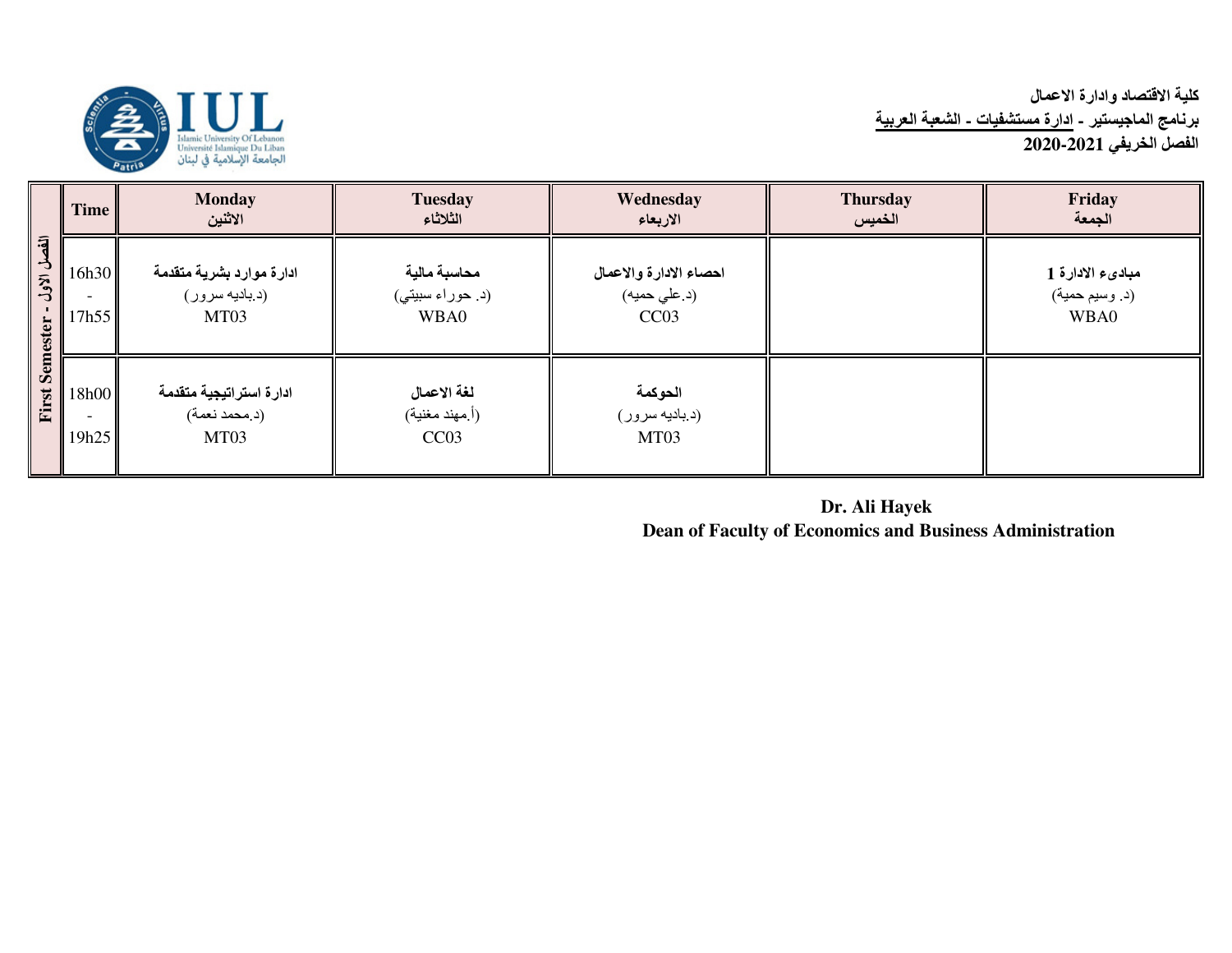

# كلية الاقتصاد وادارة الاعمال<br>برنامج الماجيستير - ا<u>دارة مالية - الشعبة العربية</u><br>الفصل الخريفي 2021-2020

|                                                     | Time           | <b>Monday</b><br>الاثنين | <b>Tuesday</b><br>الثلاثاء                                | Wednesday<br>الاربعاء                  | <b>Thursday</b><br>الخميس       | Friday<br>الجمعة                                  |
|-----------------------------------------------------|----------------|--------------------------|-----------------------------------------------------------|----------------------------------------|---------------------------------|---------------------------------------------------|
| $\overline{a}$<br>$\mathbf{r}$<br>ألأول<br>Semester | 16h30<br>17h55 |                          |                                                           | لغة الاعمال<br>(أ.سحر ابراهيم)<br>CC04 |                                 | ادارة مالية دولية<br>(د.وفاء ناصر)<br><b>FN01</b> |
| First                                               | 18h00<br>19h25 |                          | ا <b>حصاء الادار ة والاعمال</b><br>(د.محمد غساني)<br>CC04 |                                        | الحوكمة<br>(د.جان علية)<br>MT04 | ادارة استراتيجية متقدمة<br>(د.محمد نعمة)<br>MT04  |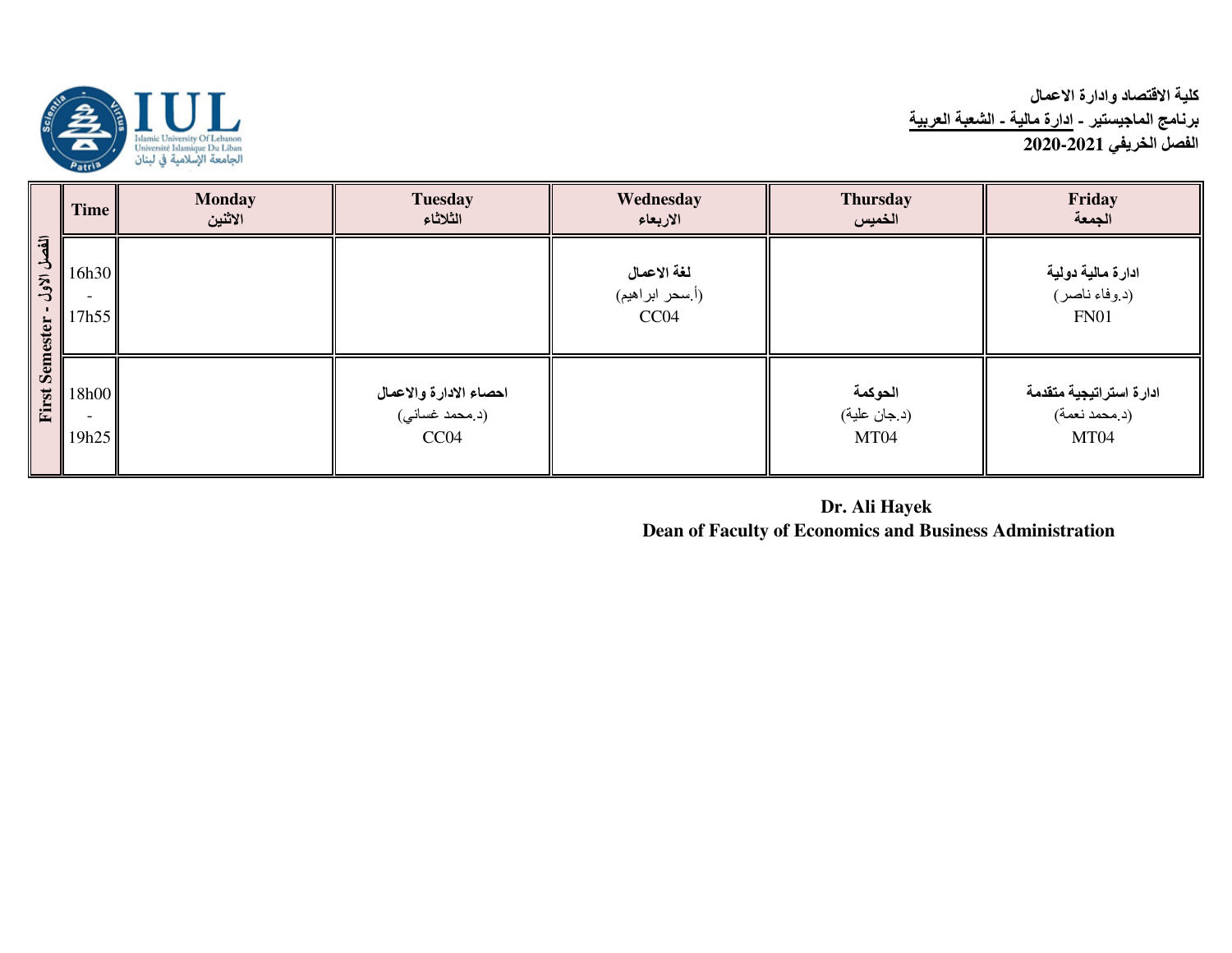

|                                     | <b>Time</b>    | <b>Monday</b><br>الاثنين                                 | <b>Tuesday</b><br>الثلاثاء                               | Wednesday<br>الاربعاء | <b>Thursday</b><br>الخميس                             | Friday<br>الجمعة |
|-------------------------------------|----------------|----------------------------------------------------------|----------------------------------------------------------|-----------------------|-------------------------------------------------------|------------------|
| 刁<br>L,<br>ألأول<br><b>Semester</b> | 16h30<br>17h55 | علم اجتماع التربية<br>(د.حسان فبيسي)<br>CBC <sub>0</sub> | نصوص ومصطلحات<br>(د.عباس حمادة)<br>CBC <sub>0</sub>      |                       | منهجية البحث 1<br>(د فيولا مخزوم)<br>CBC <sub>0</sub> |                  |
| First                               | 18h00<br>19h25 | علم النفس التربوي<br>(د.هاني حيدر)<br>CBC <sub>0</sub>   | استراتيجيات التدريس<br>(د.رقية فقيه)<br>CBC <sub>0</sub> |                       | مهارات الحاسوب<br>(د. عصام سعد)<br>WBA0               |                  |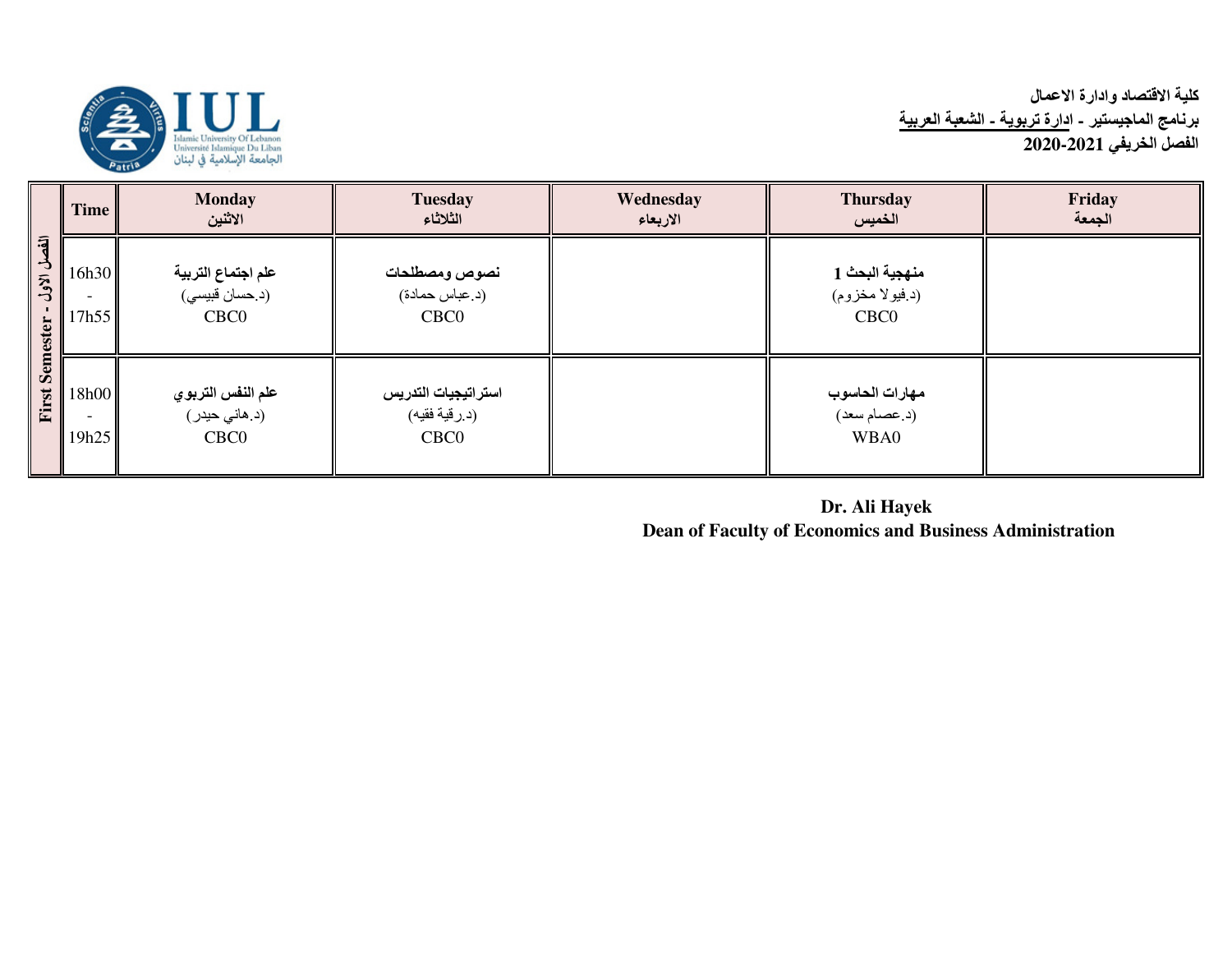كلية الاقتصاد وادارة الاع*م*ال **برنـامج المـاجيستير ـ تدقيق محاسبي ـ الشعبة العربية ـ مجموعة 1 ا ا!&7 2020-2021**



|                                                               | <b>Time</b>    | <b>Monday</b><br>الاثنين | <b>Tuesday</b><br>الثلاثاء | Wednesday<br>الاربعاء                            | <b>Thursday</b><br>الخميس                         | Friday<br>الجمعة                          |
|---------------------------------------------------------------|----------------|--------------------------|----------------------------|--------------------------------------------------|---------------------------------------------------|-------------------------------------------|
| $\overline{a}$<br>$\rightarrow$<br>الاول<br>Semester<br>First | 16h30<br>17h55 |                          |                            |                                                  | لغة الاعمال<br>(أ.سحر ابراهيم)<br>CC05            | الحوكمة<br>(د.جان علية)<br>MT05           |
|                                                               | 18h00<br>19h25 |                          |                            | احصاء الادارة والاعمال<br>(د.محمد غسانی)<br>CC05 | المعايير الدولية للتدقيق<br>(د داوود صبح)<br>AG01 | التدقيق الداخلي<br>(د.محمد فرحات)<br>AG01 |